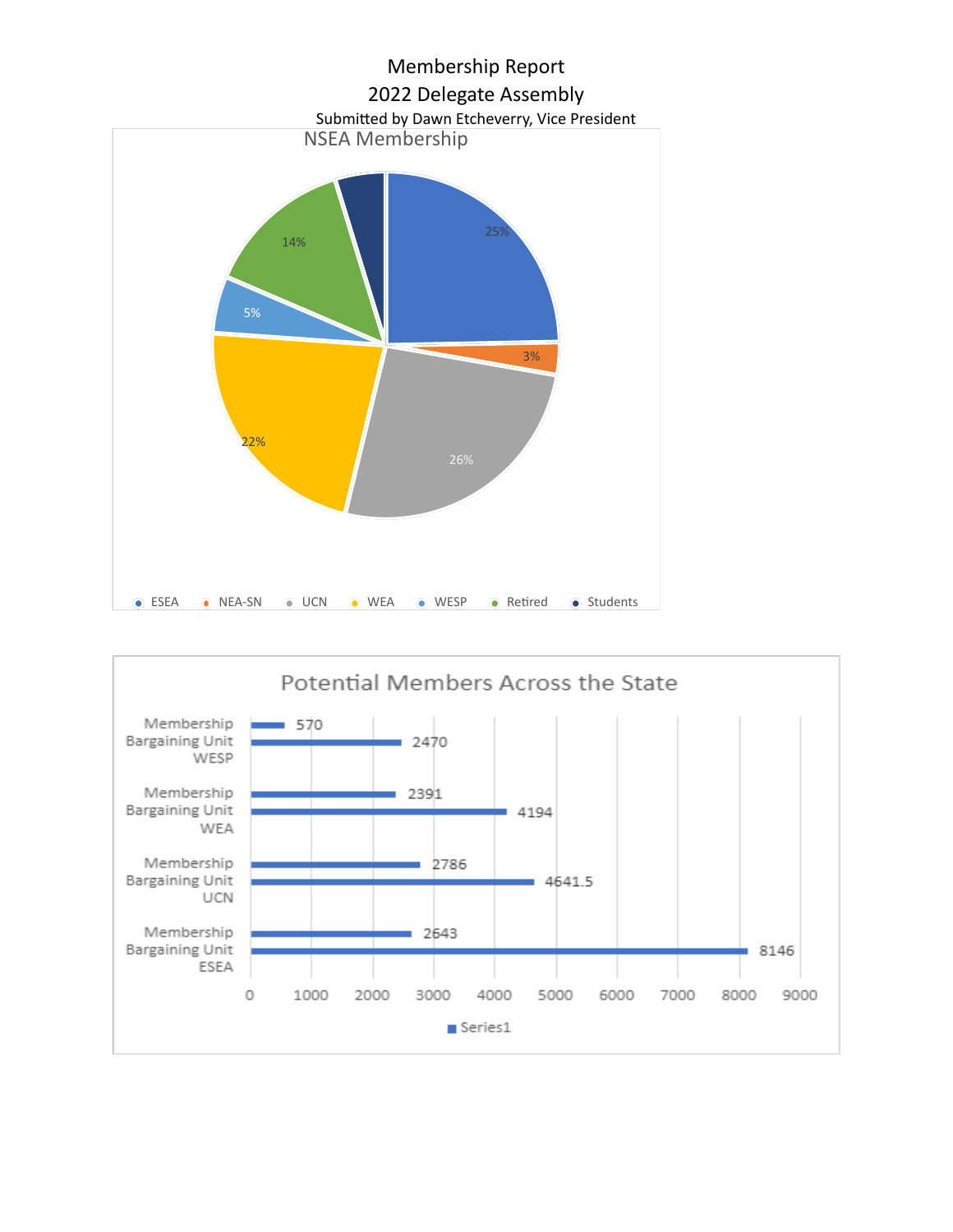## Membership Report 2022 Delegate Assembly

Submitted by Dawn Etcheverry, Vice President

|                     | <b>BARGAININ</b> | %of unit | <b>JANUAR</b>  |                         |                             |
|---------------------|------------------|----------|----------------|-------------------------|-----------------------------|
|                     | <b>GUNIT</b>     |          | Y              |                         |                             |
| <b>CESA</b>         | 329              | 47%      | 154            |                         |                             |
| <b>CHURCHILL</b>    | 200              | 61%      | <b>121</b>     |                         |                             |
| <b>DOUGLAS</b>      | 396              | 54%      | 213            |                         |                             |
| <b>DOUGLAS SSO</b>  | 198              | 45%      | 89             | <b>Density</b><br>Range | Membership<br><b>Health</b> |
| <b>ELKO</b>         | 643              | 64%      | 410            |                         |                             |
| <b>ELKO SSO</b>     | 254              | 33%      | 83             | 100% - 90%              | <b>Excellent</b>            |
| <b>ESEA</b>         | 8146             | 32%      | 2643           |                         |                             |
| <b>ESMERALDA</b>    | 8                | 88%      | $\overline{7}$ | 89% - 80%               | <b>Strong</b>               |
| <b>ESMERALDA</b>    | 11.5             | 87%      | 10             |                         |                             |
| <b>EUREKA</b>       | 32               | 97%      | 31             | 79% - 70%               | Good                        |
| <b>EUREKA SSO</b>   | 29               | 55%      | 16             |                         |                             |
| <b>HUMBOLDT</b>     | 213              | 65%      | <b>138</b>     | 69% - 60%               | <b>Needs</b><br>Improvement |
| <b>HUMBOLDT</b>     | 212              | 53%      | 113            |                         |                             |
| <b>LANDER</b>       | 74               | 55%      | 41             | Below 59%               | Critical                    |
| <b>LINCOLN</b>      | 76.5             | 55%      | 42             |                         |                             |
| <b>LINCOLN SSO</b>  | 52.5             | 36%      | 19             |                         |                             |
| <b>LYON</b>         | 518              | 75%      | 390            |                         |                             |
| <b>MINERAL</b>      | 43               | 95%      | 41             |                         |                             |
| NEA-SN              | $\pmb{0}$        | 0%       | 327            |                         |                             |
| <b>NYE</b>          | 326              | 63%      | 207            |                         |                             |
| <b>NYE SSO</b>      | 285              | 54%      | 153            |                         |                             |
| <b>ORMSBY</b>       | 481              | 76%      | 365            |                         |                             |
| <b>PERSHING</b>     | 52               | 69%      | 36             |                         |                             |
| <b>PERSHING SSO</b> | 33               | 61%      | 20             |                         |                             |
| <b>STOREY</b>       | 34               | 71%      | 24             |                         |                             |
| <b>WEA</b>          | 4194             | 57%      | 2391           |                         |                             |
| <b>WESP</b>         | 2470             | 23%      | 570            |                         |                             |
| <b>WHITE PINE</b>   | 80               | 61%      | 49             |                         |                             |

| <b>Density</b><br>Range | <b>Membership</b><br><b>Health</b> |
|-------------------------|------------------------------------|
| 100% - 90%              | Excellent                          |
| 89% - 80%               | Strong                             |
| 79% - 70%               | Good                               |
| 69% - 60%               | <b>Needs</b><br><b>Improvement</b> |
| Below 59%               | Critical                           |